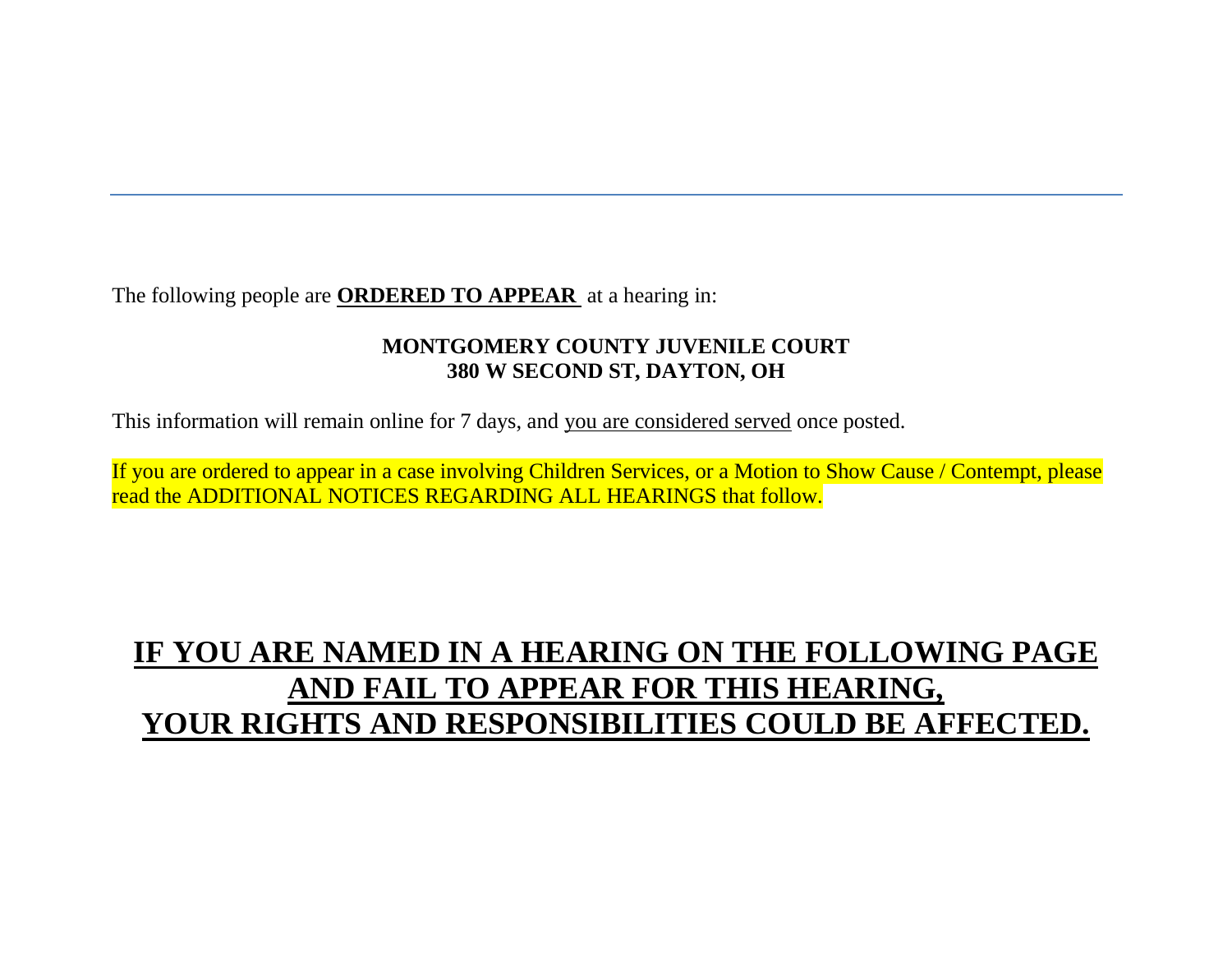## **Montgomery County Juvenile Court Hearing Notice & Service by Publication via ONLINE POSTING**

| <b>First &amp; Last Names</b>               | <b>Last Known Address</b>                                          | <b>Ordered to Appear</b><br>(Hearing Date & Time) | <b>Hearing</b><br><b>Officer</b> | Case Type                          | <b>Party that</b><br><b>Filed Case</b>    | Case #             | <b>Date</b><br>Posted |
|---------------------------------------------|--------------------------------------------------------------------|---------------------------------------------------|----------------------------------|------------------------------------|-------------------------------------------|--------------------|-----------------------|
| CHANIECE KIRK, BIO MOTHER                   | <b>141 CAMBRIDGE AVE</b><br>APT#C DAYTON, OH<br>45406              | <b>AUGUST 8, 2022</b>                             | <b>WALLACE</b>                   | <b>CUSTODY</b>                     | <b>LAKEISHA</b><br><b>CAMPBELL</b>        | 15-1627            | 6/21/22               |
| ROBERT ADKINS, LEGAL FATHER                 | 617 W. NORMAN AVE<br>DAYTON, OH 45406                              | JUNE 28 @ 1:30PM                                  | <b>DURDEN</b>                    | <b>CUSTODY</b>                     | <b>APA &amp; CHILD</b><br><b>SERVICES</b> | 21-2720            | 6/21/22               |
| CHAD YOUNGLOVE, BIO FATHER                  | 512 CRYSTAL DR<br>DAYTON, OH 45431                                 | AUGUST 10 @ 9:30AM                                | <b>LIVINGSTO</b><br>N            | <b>CUSTODY</b>                     | <b>SUSAN</b><br><b>PROFFITT</b>           | 11-3638            | 6/21/22               |
| UNKNOWN FATHER, BIOLOGICAL<br><b>FATHER</b> | <b>UNKNOWN</b>                                                     | <b>JULY 11 @ 9AM</b>                              | <b>MURTY</b>                     | <b>PERMANENT</b><br><b>CUSTODY</b> | <b>APA &amp; CHILD</b><br><b>SERVICES</b> | 20-2927            | 6/21/22               |
| DAVIONNA RAMEY, BIO MOTHER                  | 5472 HOOVER AVE<br>DAYTON, OH 45417                                | <b>JULY 12 @ 2PM</b>                              | <b>MURTY</b>                     | <b>TEMPORARY</b><br><b>CUSTODY</b> | <b>APA &amp; CHILD</b><br><b>SERVICES</b> | 22-1654            | 6/21/22               |
| UNKNOW FATHER, BIOLOGICAL<br><b>FATHER</b>  | <b>UNKNOWN</b>                                                     | JULY 12 @ 11:30AM                                 | <b>LENSKI</b>                    | <b>PERMANENT</b><br><b>CUSTODY</b> | <b>APA &amp; CHILD</b><br><b>SERVICES</b> | 21-3063<br>21-3064 | 6/21/22               |
| UNKNOWN FATHER, BIOLOGICAL<br><b>FATHER</b> | <b>UNKNOWN</b>                                                     | <b>JULY 11 @ 9AM</b>                              | <b>DURDEN</b>                    | <b>PERMANENT</b><br><b>CUSTODY</b> | <b>APA &amp; CHILD</b><br><b>SERVICES</b> | 08-7407            | 6/21/22               |
| ROBERT ADKINS, LEGAL FATHER                 | 617 W. NORMAN AVE<br>DAYTON, OH 45406                              | JUNE 28 @ 1:30PM                                  | <b>DURDEN</b>                    | <b>LEGAL CUSTODY</b>               | APA & CHILD<br><b>SERVICES</b>            | 21-2720            | 6/21/22               |
| PETER PIERCY, LEGAL FATHER                  | <b>414 HIGHLAND AVE</b><br>APT #8<br>CARROLLTON,<br>KENTUCKY 41008 | <b>JULY 11 @ 11AM</b>                             | <b>MURTY</b>                     | <b>LEGAL CUSTODY</b>               | <b>APA &amp; CHILD</b><br><b>SERVICES</b> | 20-4533<br>20-4532 | 6/23/22               |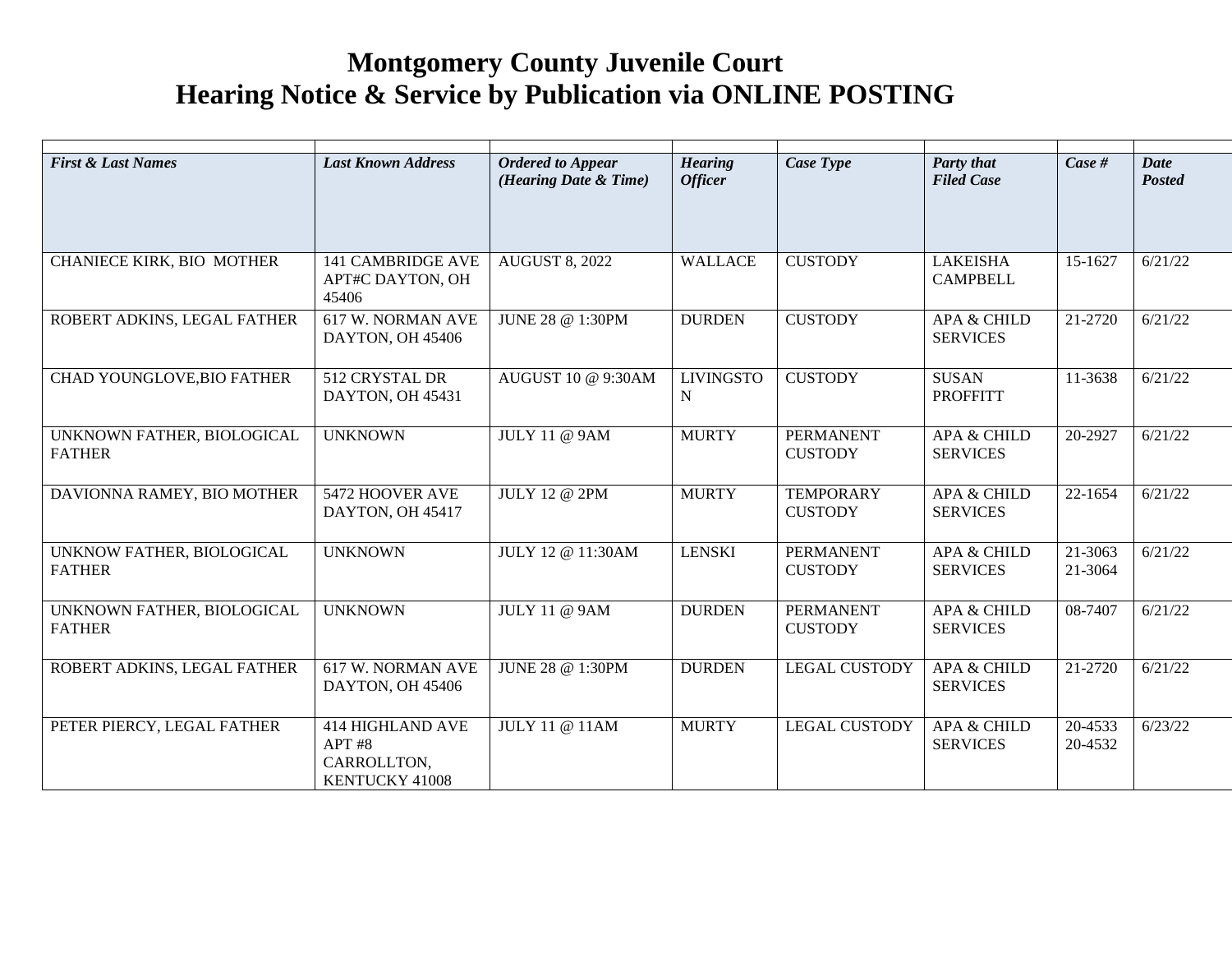| <b>BRANDY MORGAN, MOTHER</b>                | 5700 COACH DR<br>WEST APT#C                           | JULY 1 @9AM          | <b>DURDEN</b> | <b>LEGAL CUSTODY</b>                          | APA & CHILD<br><b>SERVICES</b> | 21-2336<br>21-2338                      | 6/23/22 |
|---------------------------------------------|-------------------------------------------------------|----------------------|---------------|-----------------------------------------------|--------------------------------|-----------------------------------------|---------|
|                                             | DAYTON, OH 45440                                      |                      |               |                                               |                                | 21-2337                                 |         |
| UNKNOWN FATHER /BIOLOGICAL<br><b>FATHER</b> | <b>UNKNOWN</b>                                        | AUGUST 30 @ 9AM      | <b>LENSKI</b> | <b>PERMANENT</b><br>CUSTODY TO<br><b>MCCS</b> | APA & CHILD<br><b>SERVICES</b> | 21-2547<br>2548<br>2551<br>2550<br>2552 | 6/23/22 |
| <b>SHAWN SHANER, LEGAL FATHER</b>           | 2886 SILVERCLIFF<br>DR.WEST<br>CAROLLTON, OH<br>45449 | JULY 11 @ 11:30AM    | <b>DURDEN</b> | <b>PERMANENT</b><br><b>CUSTODY</b>            | APA & CHILD<br><b>SERVICES</b> | 21-4201                                 | 6/23/22 |
| GERALD WHITAKER, LEGAL<br><b>FATHER</b>     | 1528 WEST SECOND<br>ST DAYTON, OH<br>45402            | <b>JUNE 30 @ 9AM</b> | <b>LENSKI</b> | LEGAL CUSTODY                                 | APA & CHILD<br><b>SERVICES</b> | 05-11012                                | 6/23/22 |

#### **THESE ARE ALSO LOCATED ONLINE AT: http:\\mcjcohio.org**

#### **NOTICE REGARDING ALL HEARINGS:**

#### **ABUSE, NEGLECT, DEPENDENT CHILDREN -** *See next page*

#### **PERSON ACCUSED OF CONTEMPT OF A COURT ORDER –** *See last two pages of this document*

#### **NOTICE REGARDING ALL HEARINGS – ABUSE, NEGLECT, DEPENDENT CHILDREN**

If a complaint has been filed and the child(ren) is/are adjudicated abused, neglected, and/or dependent, or if a motion has been filed, an order of protective supervision, temporary custody, legal custody, planned permanent living arrangement, or permanent custody may result.

An order of **protective supervision** permits the child(ren) to remain with the parent, guardian, or custodian.

An order of **temporary custody** will cause the removal of the child(ren) from the legal and physical custody of the non-custodial parent, guardian, or custodian until the Court terminates the order, grants an alternative disposition, or, at another hearing, permanently divests the parents of their parental rights.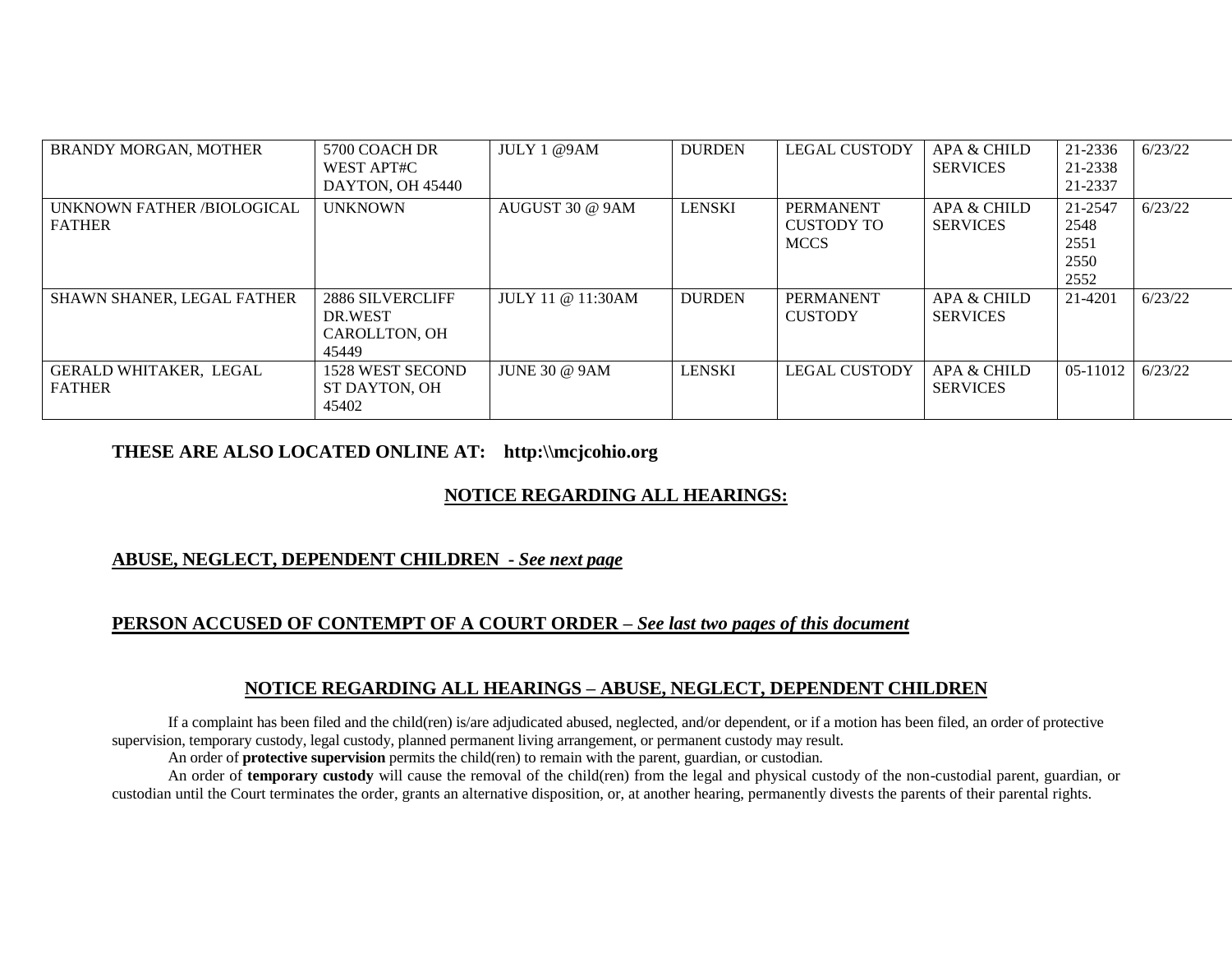An order of **legal custody** will cause the removal of the child(ren) from the legal and physical custody of the non-custodial parent, guardian, or custodian for an indefinite time.

An order placing the child(ren) in a **planned permanent living arrangement** will cause the removal of the child(ren) from the legal and physical custody of the parent, guardian, or custodian for an indefinite time if the Court finds any of the conditions listed in Section 2151.353(A)(5)(a) to (c) of the Ohio Revised Code to exist.

An order of **permanent custody** permanently divests all parents, guardians, and legal or temporary custodians of all of their parental rights, privileges, and obligations with respect to the child(ren).

A case plan may be prepared for the child(ren)/family. The case plan may require you to participate in certain supportive services in order to assist you in meeting the goals and objectives of the case plan. You may be held in contempt of court and subject yourself to a fine, incarceration, removal from the child(ren)'s home, or another appropriate sanction for failure to comply with the terms of the court ordered case plan.

You may be subject to a child support obligation. Failure to appear may result in the loss of valuable rights, may subject you to a court sanction, may result in a judgment against your interests, may affect your parental rights, and may result in the temporary or permanent loss of legal and physical custody of the child(ren).

You have the right to be represented by an attorney in these proceedings and you have the right to have counsel appointed if you are indigent. You may request the prompt appointment of an attorney by contacting the Case Coordinator at (937) 496-3158.

#### **NOTICE REGARDING ALL HEARINGS – PERSON ACCUSED OF CONTEMPT OF A COURT ORDER**

- (1) A notice of a hearing date is attached. **Your failure to appear at this hearing may result in the issuance of an order for your arrest.** If this case involves alleged failure to pay support, the court may also issue an order for the payment of support by withholding an amount from your personal earnings or by withholding or deducting an amount from some other asset of yours.
- (2) You have a right to be represented by legal counsel in this matter. If you believe that your are indigent, you must apply for a public defender or court appointed counsel within three (3) business days after receipt of the attached summons. THE ADDRESS OF THE MONTGOMERY COUNT PUBLIC DEFENDER'S OFFICE IS 117 S. MAIN STREET, SUITE 400, DAYTON, OHIO 45422 THIS IS LOCATED IN THE REIBOLD BUILDING.
- (3) The court may refuse to grant you a continuance at the time of the hearing for the purpose of obtaining counsel, if you fail to make a good faith effort to retain counsel or to obtain a public defender.

STATUTORY PENALITIES: FOR A FIRST OFFENSE, YOU MAY BE FINED NOT MORE THAN \$250.00 AND IMPRISONED NOT MORE THAN THIRTY DAYS OR BOTH. FOR A SECOND OFFENSE, YOU MAY BE FINED NOT MORE THAN \$500.00 AND IMPRISONED NOT MORE THAN SIXTY DAYS, OR BOTH. FOR A THIRD OFFENSE, YOU MAY BE FINED NOT MORE THAN \$1,000.00 AND IMPRISONED NOT MORE THAN 90 DAYS, OR BOTH (R.C.§2705.05)

IMPRISONMENT UNTIL COMPLIANCE: IF YOUR CONTEMPT CONSISTS OF THE OMISSION TO DO AN ACT WHICH THE COURT FINDS YOU CAN YET PERFORM, YOU MAY BE IMPRISONED UNTIL YOU PERFORM IT. (R.C.§2705.06